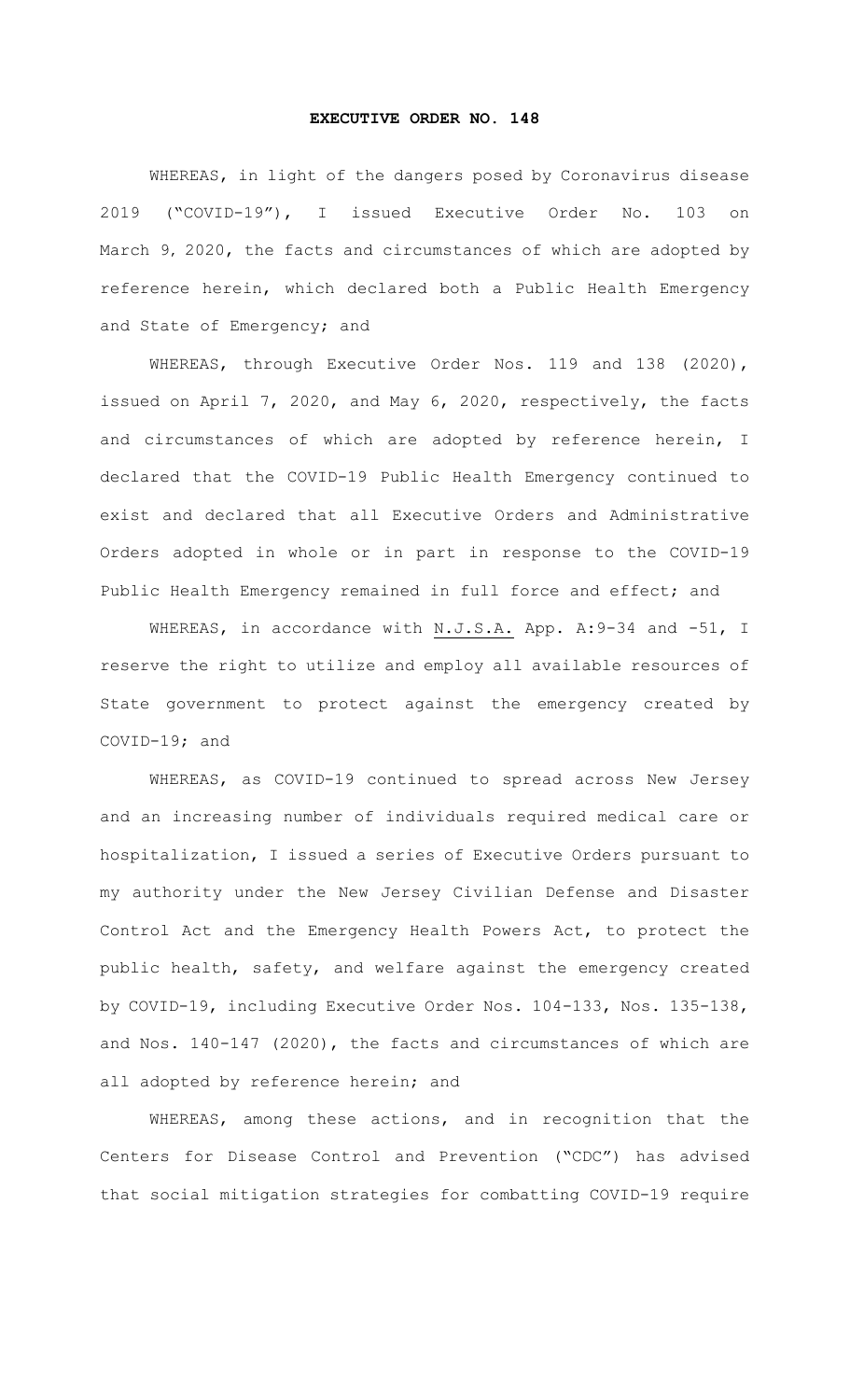every effort to reduce the rate of community spread of the disease and that COVID-19 spreads most frequently through person-to-person contact when individuals are within six feet or less of one another, I issued Executive Order No. 107 (2020) to order steps to mitigate community spread of COVID-19; and

WHEREAS, to further limit community spread from person-toperson contact through use of social mitigation measures, Executive Order No. 107 (2020) required, with limited exceptions, New Jersey residents to remain in their place of residence, cancelled all gatherings, and closed all recreational and entertainment businesses; and

WHEREAS, as the rate of reported new cases of COVID-19 in New Jersey decreases, including a reduction in the total number of individuals being admitted to hospitals for COVID-19, the State can begin to take certain steps to lift certain restrictions that were designed to limit person-to-person contact; and

WHEREAS, even as the rate of reported new cases of COVID-19 decreases, the ongoing risks presented by COVID-19 mean that a considerable number of the State's current measures must remain in place, both to reduce additional new infections and to save lives, until additional metrics – such as expanded testing and use of contact tracing – have been satisfied; and

WHEREAS, after consultation with officials from the Department of Health ("DOH"), I announced a multi-stage New Jersey's Road Back Plan for the methodical and strategic reopening of businesses and activities based on scientific data and metrics concerning the level of disease transmission risk and essential classification; and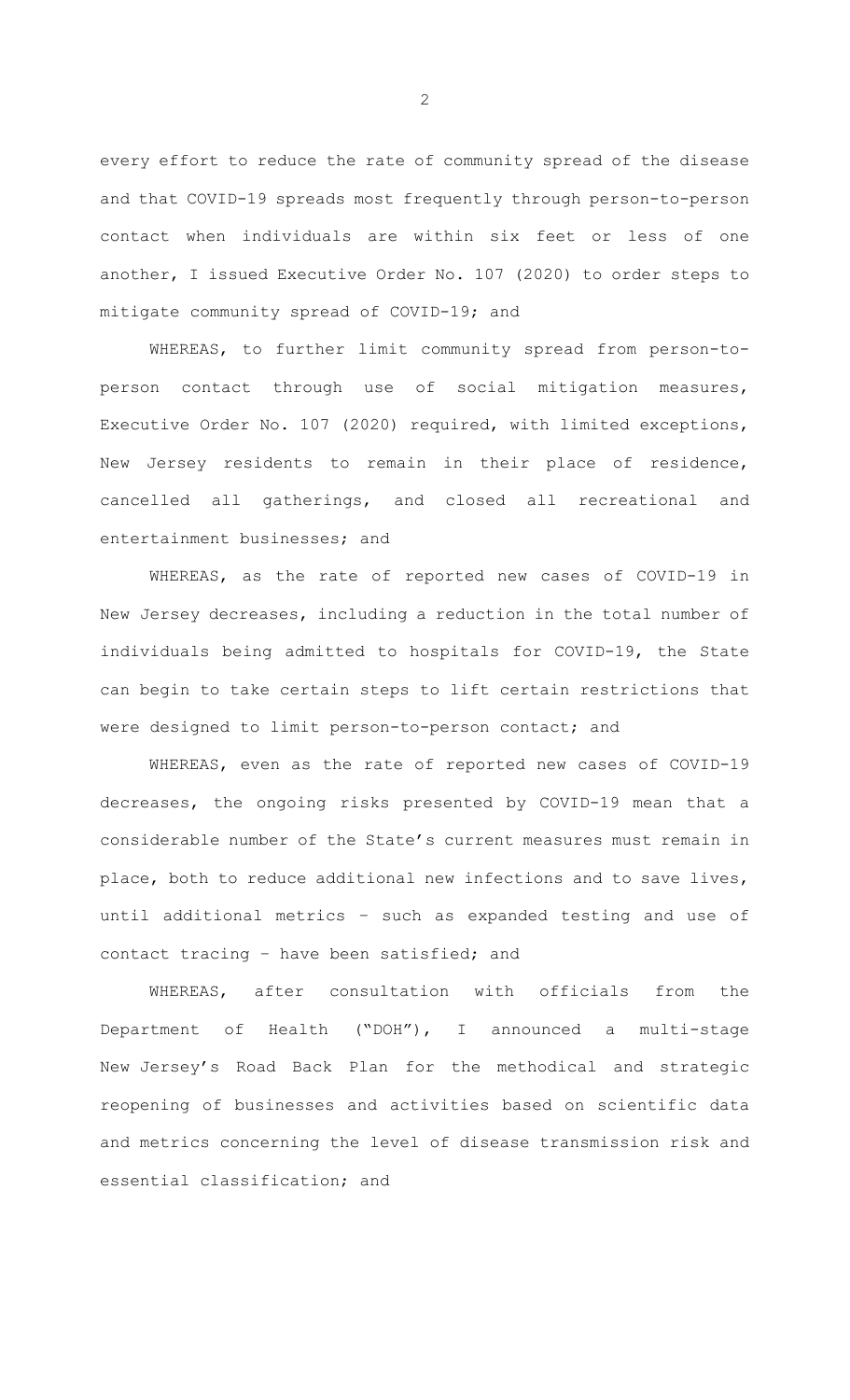WHEREAS, the State is in the first stage of the reopening process and has begun to relax restrictions on low-risk activities where appropriately safeguarded, including the resumption of certain work activities at physical locations that can meet safeguarding and modification guidelines, as well as certain outdoor activities; and

WHEREAS, consistent with this Plan, I have issued a number of Executive Orders, including Executive Order Nos. 133, 142, 143, 146 and 147, which lifted closures and/or prohibitions of parks, beaches, lakefronts, and several outdoor recreational facilities and activities, with social distancing, cleaning, sanitizing, and hygiene practices in place, given repeated observations from public health experts, including but not limited to the CDC, that outdoor environments present reduced risks of COVID-19 transmission as compared to indoor environments; and

WHEREAS, the CDC has issued guidance for mass gatherings or large community events, such as conferences, festivals, parades, concerts, sporting events, weddings, and other potentially super-spreading events, recognizing that such gatherings significantly contribute to the spread of COVID-19 and introduce the virus to new communities through increased transmission to a large number of people in a short period of time, and states throughout the region have canceled such events; and

WHEREAS, because public health experts have identified that outdoor environments present reduced risks of transmission as compared to indoor environments, it is appropriate to also adjust restrictions relative to gatherings that happen outdoors, meaning that certain gatherings in open-air spaces outdoors can be allowed while still maintaining reasonable restrictions to help limit the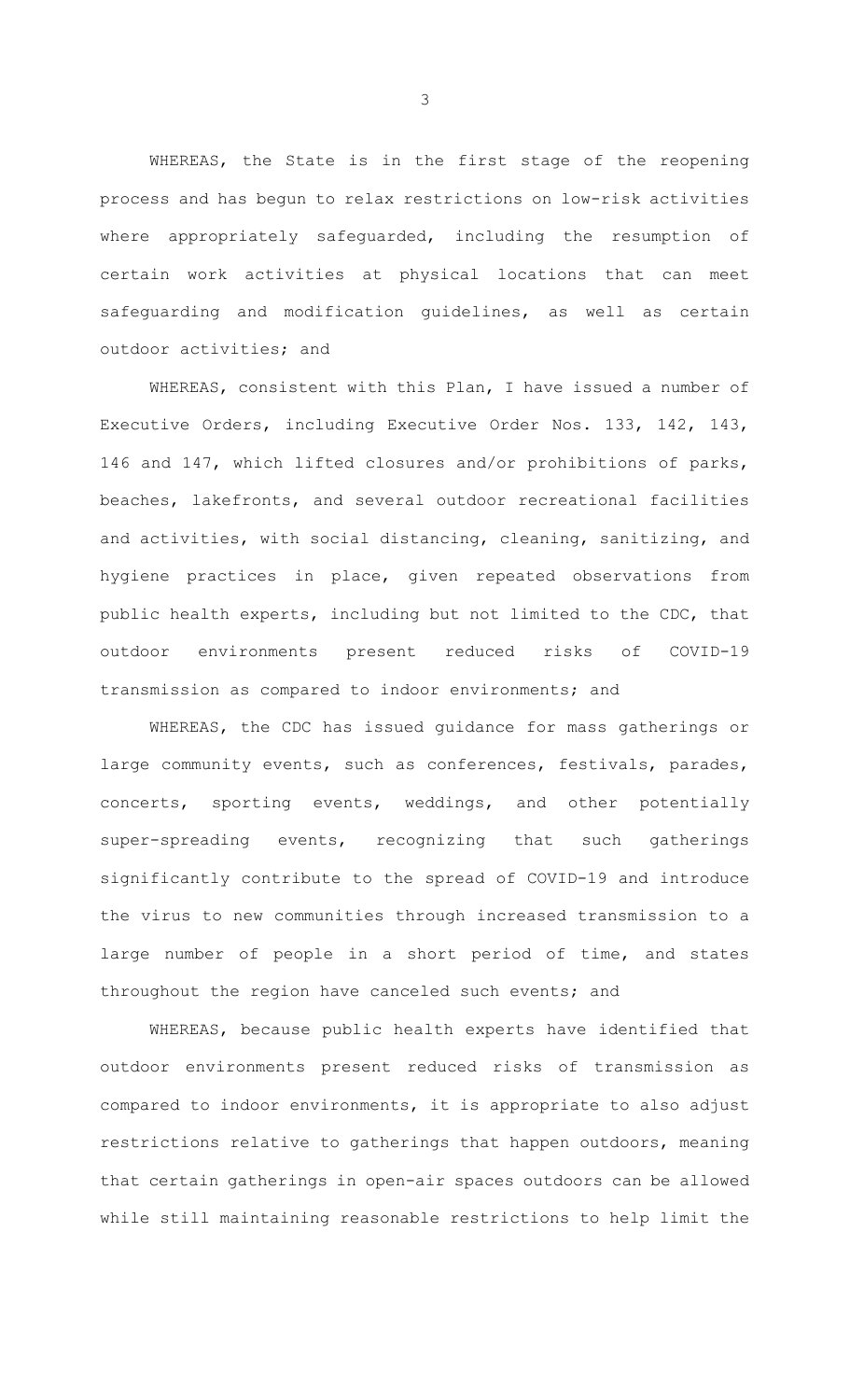spread and prevent future outbreaks of COVID-19 and protect the health, safety, and welfare of New Jersey residents; and

WHEREAS, maintaining the overall social distancing and mitigation requirements in place while gathering in open-air outdoor spaces, particularly by maintaining a six-foot distance from other individuals, is imperative to continuing to reduce the ongoing risk of community spread of COVID-19; and

WHEREAS, as public health experts have observed, the higher the number of people an individual interacts with at a gathering contribute to a greater risk of COVID-19 spread, and so large in-person gatherings where it is difficult for individuals to remain spaced six feet apart or more pose an increased risk, which also means that outdoor activities should be prioritized where social distancing can be maintained as much as possible; and

WHEREAS, in order to reduce the continued risk of widespread transmission of COVID-19 at large gatherings, a number of other states that have begun to relax restrictions on gatherings of 10 people or more have imposed a limit on outdoor gatherings up to 25 people, including Pennsylvania, even as states still maintain more stringent requirements for gatherings indoors; and

WHEREAS, it is likewise appropriate to limit outdoor gatherings in our State to no more than 25 people to prevent increased transmission through super-spreading events and large community gatherings; and

WHEREAS, even as the State allows outdoor gatherings in open-air spaces and recreational campgrounds, due to the ongoing risk of community spread of COVID-19, the extensive interactions that occur at gatherings in indoor places and certain indoor retail, recreational, and entertainment operations continue to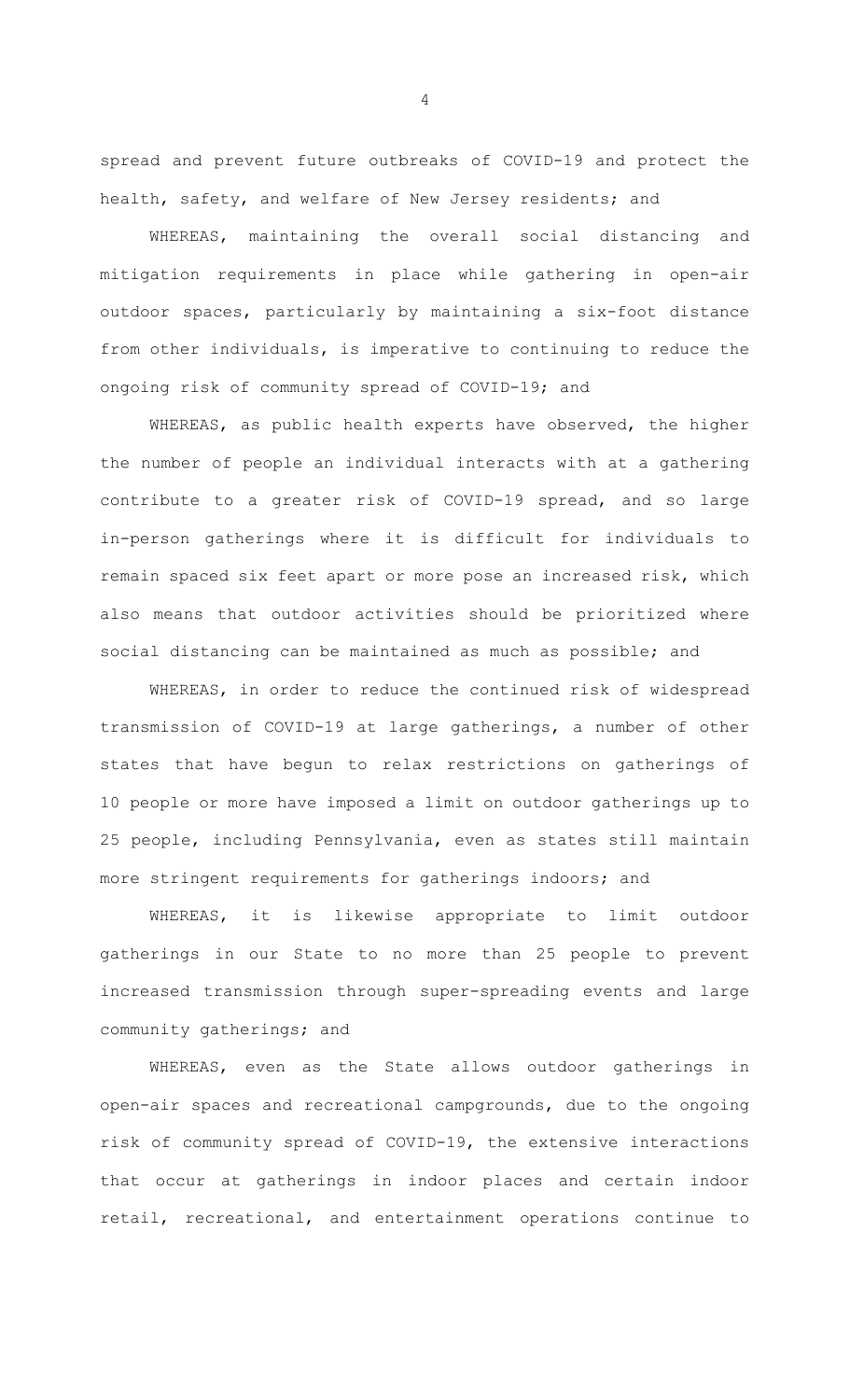present a significant risk, and so the prohibition of indoor gatherings of more than 10 individuals, and the restrictions on the indoor operations of certain retail, recreational, and entertainment businesses, have not been lifted at this time; and

WHEREAS, the State's restrictions on gatherings are tailored to the harms they present, regardless of the purpose of any such gathering, meaning that indoor in-person gatherings are limited to 10 persons, outdoor in-person gatherings are limited to 25 persons so long as all persons remain six feet apart at all times, and any number of individuals may participate in a gathering where all participants remain in their vehicles, given the relative risks of COVID-19 transmission presented by each scenario; and

WHEREAS, recreational campgrounds in the State provide popular outdoor lodging and recreation options during the summer months that allow for limited person-to-person contact and involve appropriate social distancing measures, and thus can also resume consistent with the State's framework on outdoor recreation and the relative risks of COVID-19 transmission; and

WHEREAS, the Constitution and statutes of the State of New Jersey, particularly the provisions of N.J.S.A. 26:13-1 et seq., N.J.S.A. App. A: 9-33 et seq., N.J.S.A. 38A:3-6.1, and N.J.S.A. 38A:2-4 and all amendments and supplements thereto, confer upon the Governor of the State of New Jersey certain emergency powers, which I have invoked;

NOW, THEREFORE, I, PHILIP D. MURPHY, Governor of the State of New Jersey, by virtue of the authority vested in me by the Constitution and by the Statutes of this State, do hereby ORDER and DIRECT: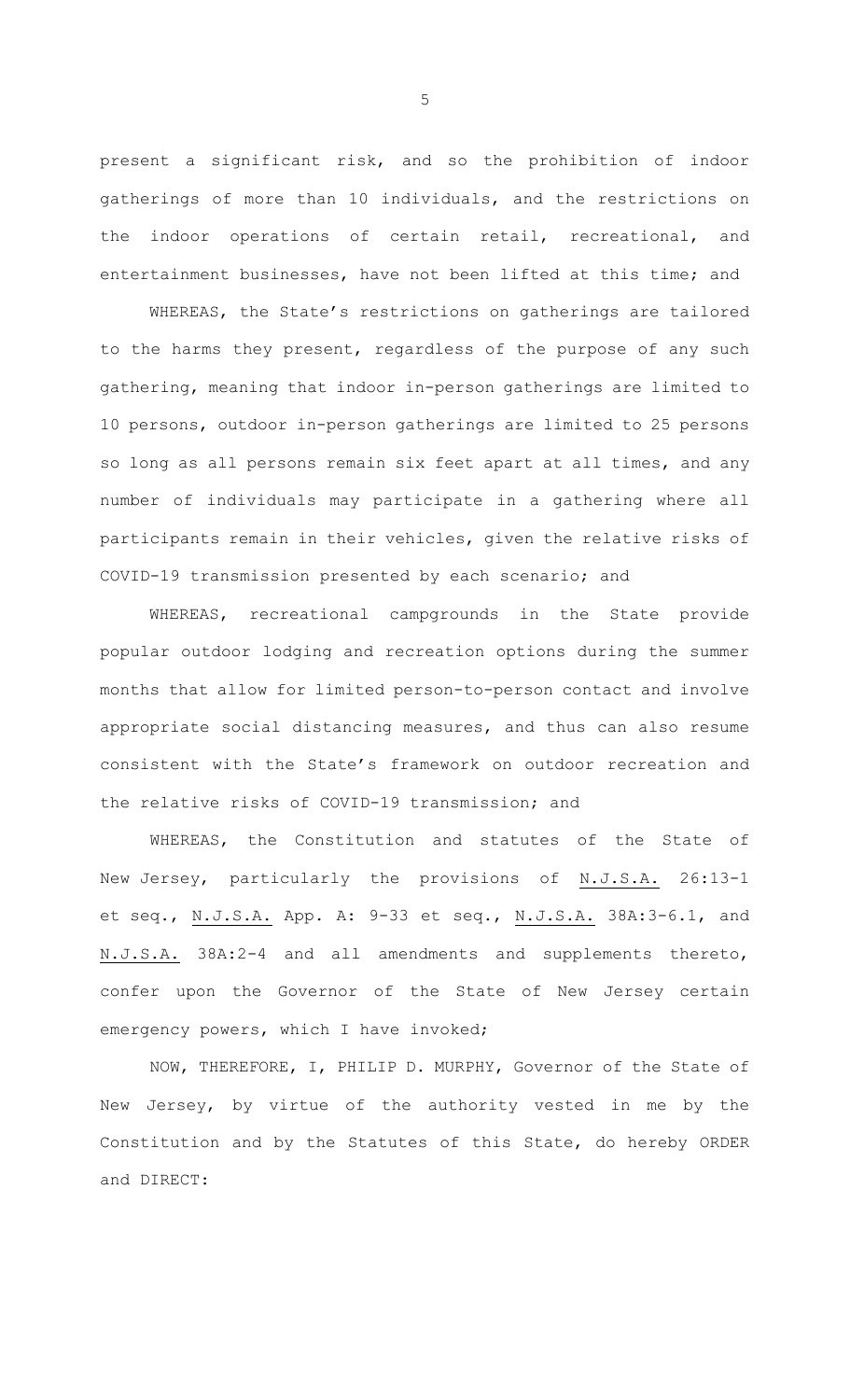1. Any gathering that adheres to all of the following rules does not violate Paragraph 5 of Executive Order No. 107 (2020):

- a. The gathering takes place outdoors, whether on public or private property, and all attendees remain outdoors at all times during the gathering, with the sole exception of restroom use;
- b. Open-air rain tarps, tents, and other outdoor structures shall be allowed solely for the purpose of protecting against foul weather or for shade;
- c. The capacity of the gathering must be limited to no more than 25 people at the same time;
- d. All attendees at the gathering are required to be six feet apart from other attendees at all times, excluding immediate family members, caretakers, household members, or romantic partners;
- e. There may be no contact between attendees, excluding immediate family members, caretakers, household members, or romantic partners, and no organized or contact sports shall be allowed;
- f. All individuals at the gathering should wear face coverings at all times where other social distancing measures are difficult to maintain, in accordance with CDC recommendations, except where doing so would inhibit the individual's health or where the individual is under two years of age, and they must wear such face coverings where required by another Executive Order;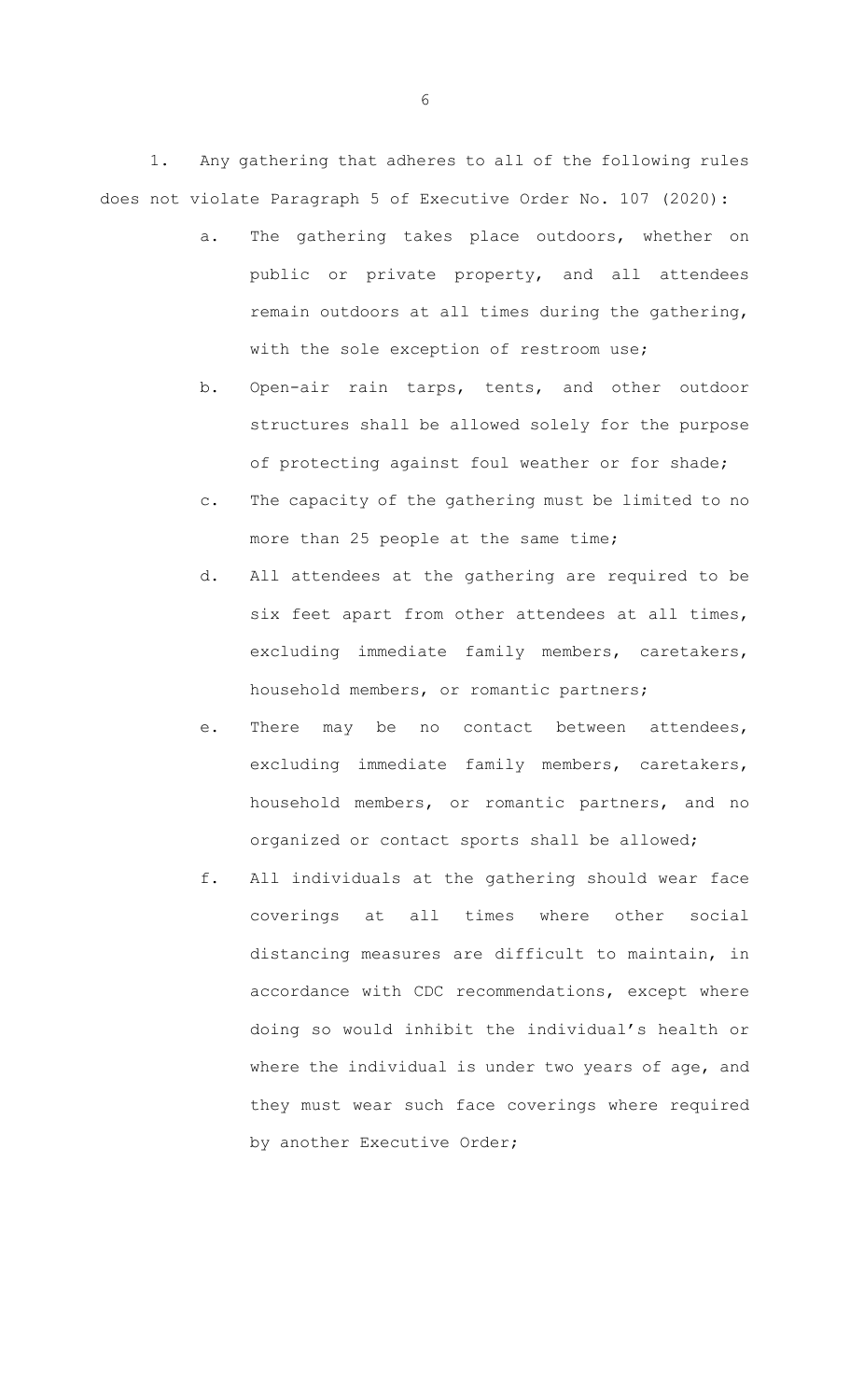- g. If there are individuals organizing or maintaining the gathering, they should, where applicable, demarcate six feet of spacing in the area of the gathering to demonstrate appropriate spacing for social distancing, such as through the placement of cones, flags, or other markings;
- h. If seating is provided, such as chairs or mats, all seating must be limited to single individuals, except for immediate family members, caretakers, household members, or romantic partners, and must be placed six feet apart at all times, and such seating must be sanitized before and after that individual's use in accordance with CDC quidelines;
- i. If any physical items, including equipment, are provided, such items may not be shared by anyone except for immediate family members, caretakers, household members, or romantic partners, and such physical items must be sanitized before and after use; and
- j. To the degree the gathering requires pre-payment, or seeks donations of any kind, contactless options for pre-payment or donation, such as online or by telephone, must be offered wherever feasible.

2. Any outdoor recreational business or activity permitted to reopen to the public or their members under Paragraph 1 of Executive Order No. 147 (2020), and any charter fishing services and for-hire vessels permitted to reopen to the public under Paragraph 1 of Executive Order No. 146 (2020), must adopt policies that limit capacity to, at most, the number that ensures all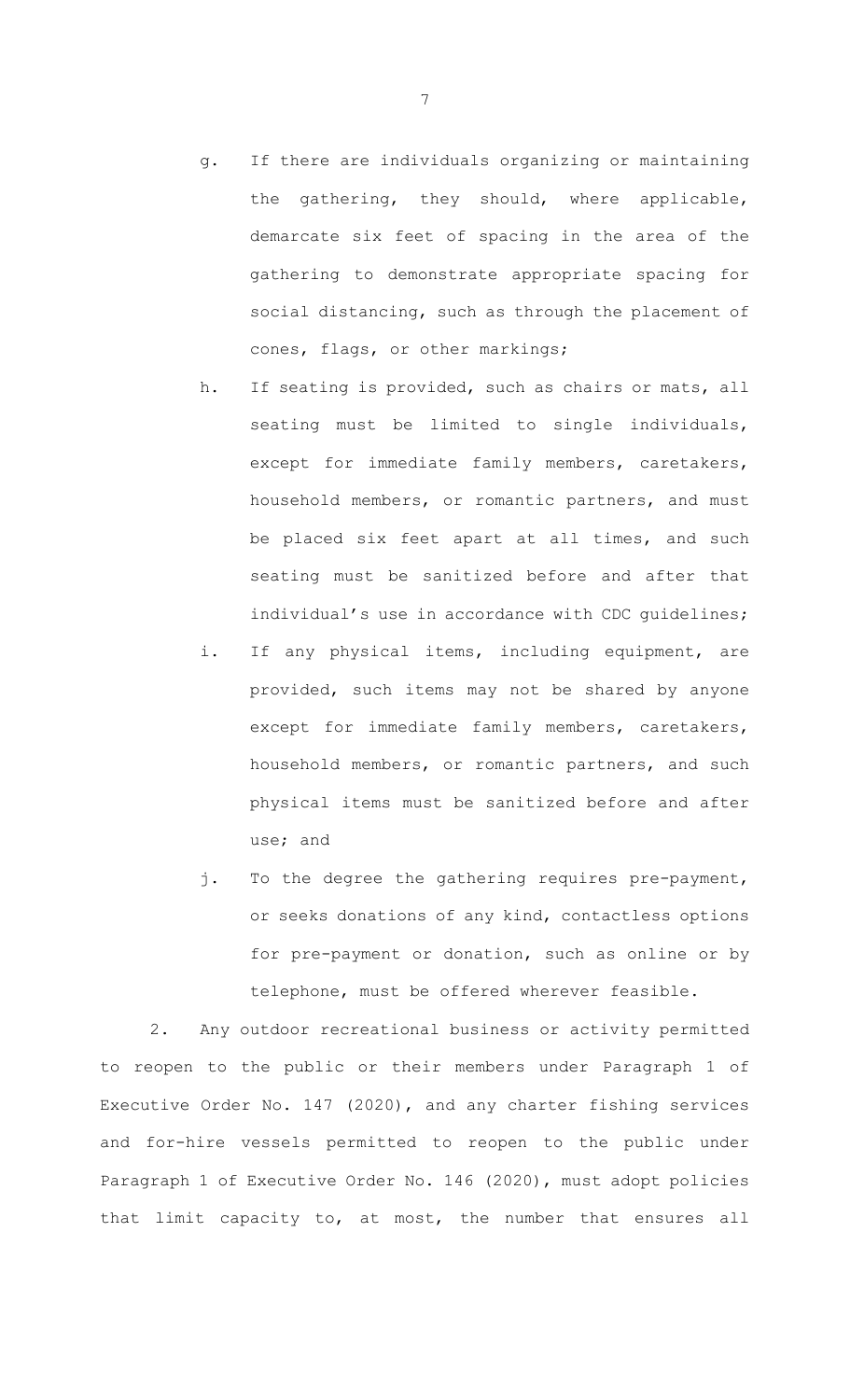individuals remain six feet apart at all times, but at no times shall that limit exceed 25 people. Any capacity limits imposed on them by Executive Order Nos. 146 and 147 (2020) are hereby superseded, but all remaining requirements in those Orders remain in full force and effect.

3. Where a recreational or entertainment business organizes and/or maintains a gathering that adheres to the requirements of Paragraph 1 of this Order, it shall not be a violation of Paragraph 9 of Executive Order No. 107 (2020).

4. Gatherings authorized by Paragraph 1 of this Order are permitted at State Parks and Forests, county and municipal parks, public and private beaches, boardwalks, lakes, and lakeshores; however, consistent with Executive Order Nos. 108 and 133 (2020), counties and municipalities may impose additional restrictions at county and municipal parks in response to COVID-19. Paragraphs 3 and 7 of Executive Order No. 133 (2020) and Paragraph 3 of Executive Order No. 143 (2020) are hereby superseded to the extent that they prohibit outdoor gatherings of no more than 25 people. All remaining requirements in those Orders, including the prohibition of special events at public and private beaches, boardwalks, lakes, and lakeshores such as festivals, concerts, fireworks, and movies, remain in full force and effect.

5. Where a gathering takes place indoors, or otherwise does not adhere to either the requirements of Paragraph 1 of this Order or to the requirements of Executive Order No. 142 (2020) relating to car gatherings, then gatherings of 10 persons or fewer remain in compliance with Paragraph 5 of Executive Order No. 107 (2020), while gatherings of more than 10 persons remain in violation of that Executive Order.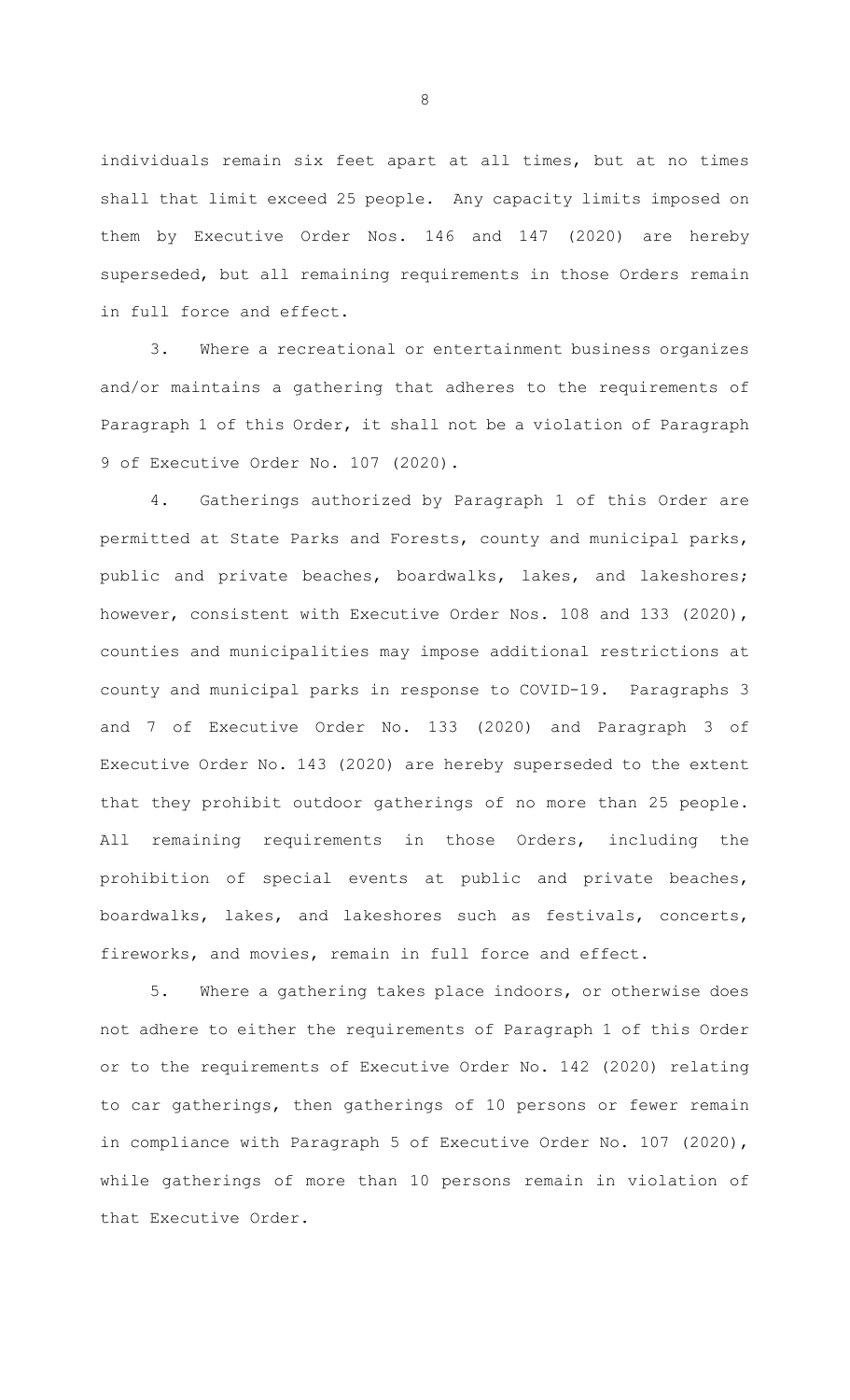6. Nothing in this Order shall prevent an individual at a gathering from coming within six feet of another person, or going indoors, if done to protect their health or safety or the health or safety of another individual.

7. Nothing in this Order shall prevent professional athletes from fulfilling their job duties, including when those job duties may require person-to-person contact, consistent with Paragraph 10 of Executive Order No. 107 (2020).

8. Notwithstanding Paragraph 12 of Executive Order No. 107 (2020), schools may allow individuals, including students, on to their premises, but only to engage in the passive recreational activities authorized by Paragraph 1 of Executive Order No. 133 (2020) or to participate in a gathering authorized by Executive Order No. 142 (2020) or by this Order.

9. All private recreational campgrounds are permitted to reopen to the public, but shall adopt policies that include, at a minimum, the following requirements:

- a. Require that individuals maintain a six-foot distance from other individuals that are not immediate family members, caretakers, household members, or romantic partners;
- b. Establish appropriate site-specific physical distancing between occupied fixed camping units, including but not limited to all cottages, cabins, and tent and RV camping sites;
- c. Require that reservations, cancellations and pre-payments be made via electronic or telephone reservation systems to limit physical interactions. Such policies shall, wherever possible, consider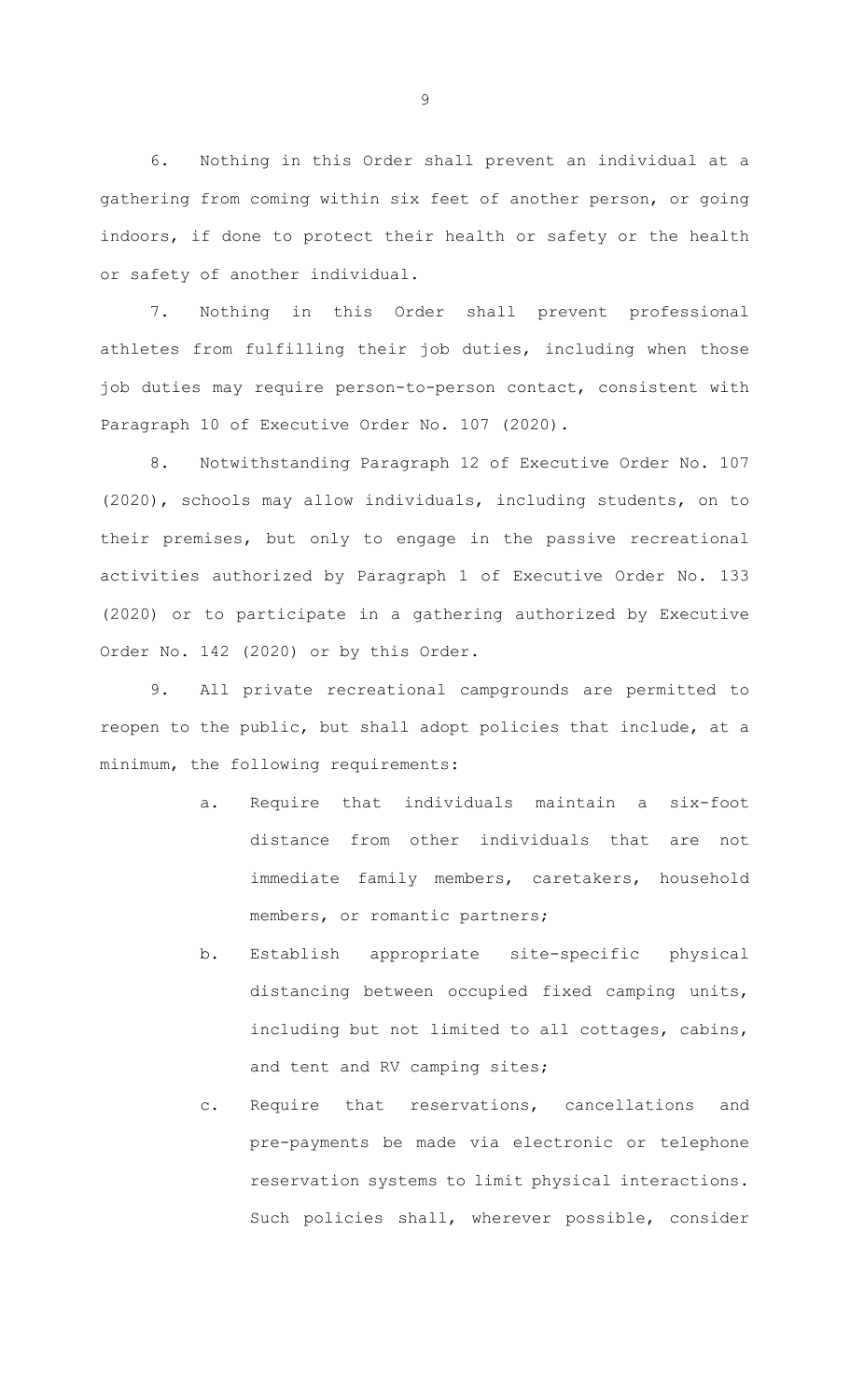populations that do not have access to internet service or credit cards;

- d. Install a physical barrier, such as a shield guard, between visitors and employees wherever feasible or otherwise ensuring six feet of distance between those individuals;
- e. Limit the use of equipment rented or otherwise provided by the campground to one person at a time, excluding immediate family members, caretakers, household members, or romantic partners;
- f. Demarcate and post signs that denote six feet of spacing in all public spaces, communal areas, and other applicable areas, whenever possible;
- g. Employees, visitors, and other individuals should wear face coverings in any setting at recreational campgrounds where other social distancing measures are difficult to maintain, except where doing so would inhibit that individual's health, or where the individual is under two years of age;
- h. Require infection control practices, such as regular hand washing, coughing and sneezing etiquette, and proper tissue usage and disposal;
- i. Provide employees break time for repeated handwashing throughout the workday;
- j. Provide sanitization materials, such as hand sanitizer and sanitizing wipes, to employees and visitors;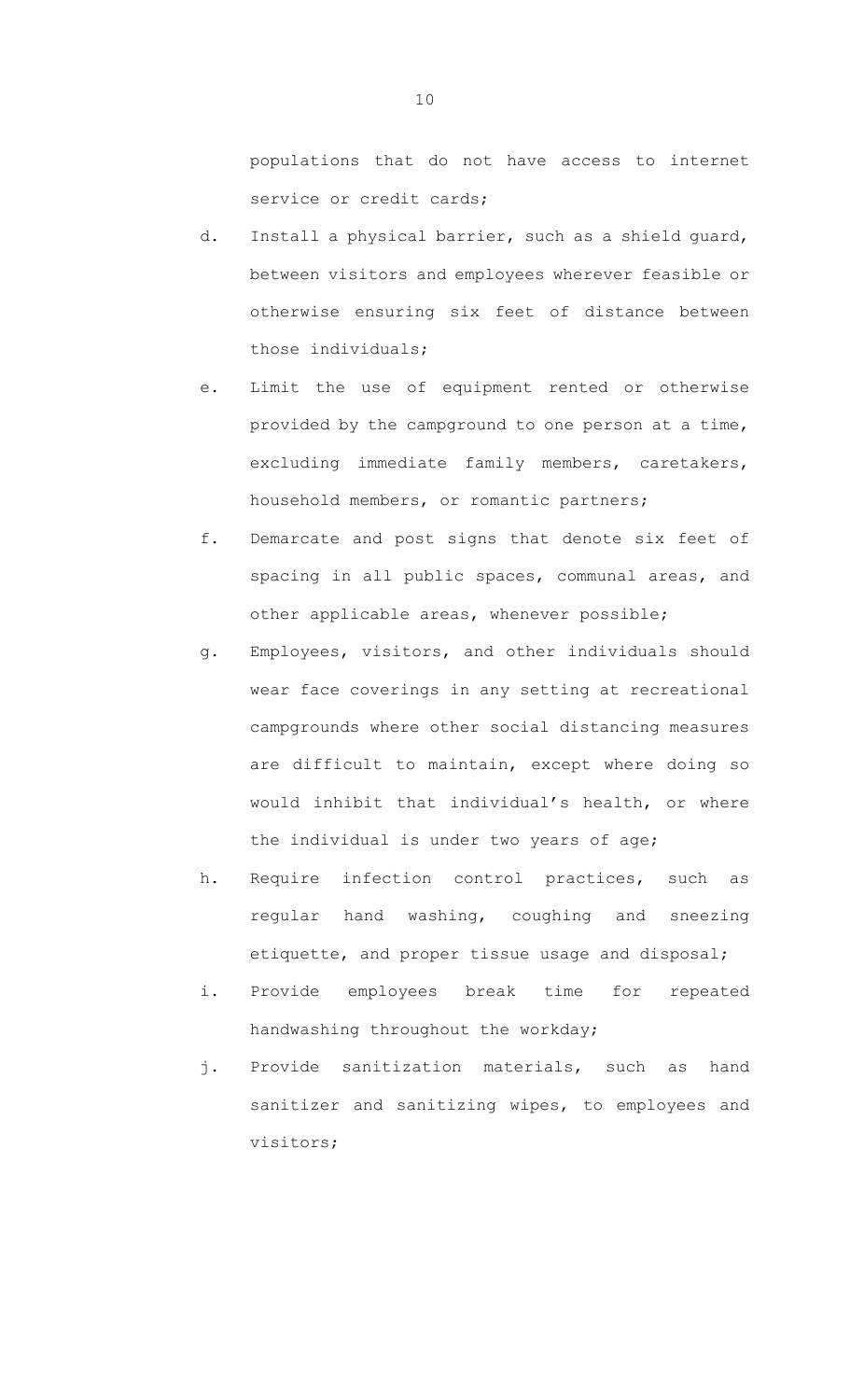- k. Limit occupancy in restrooms and shower facilities that remain open to avoid over-crowding and maintain social distancing through signage and, where practicable, the utilization of attendants to monitor capacity;
- l. Require frequent sanitization of high-touch areas including, at minimum, the following cleaning protocols:
	- i. Routinely clean and disinfect all high-touch areas in accordance with the DOH and CDC guidelines, particularly in spaces that are accessible to employees, visitors, or other individuals, including, but not limited to, restroom and shower facilities, counter tops, hand rails, door knobs, other common surfaces, safety equipment, and other frequently touched surfaces including employee used equipment, and ensure cleaning procedures following a known or potential exposure in compliance with CDC recommendations;
	- ii. Clean and disinfect equipment that is rented, or otherwise provided to visitors in accordance with CDC and DOH guidelines after each use; and
	- iii. Train and equip employees to perform the above protocols effectively and in a manner that promotes the safety of the visitors and staff;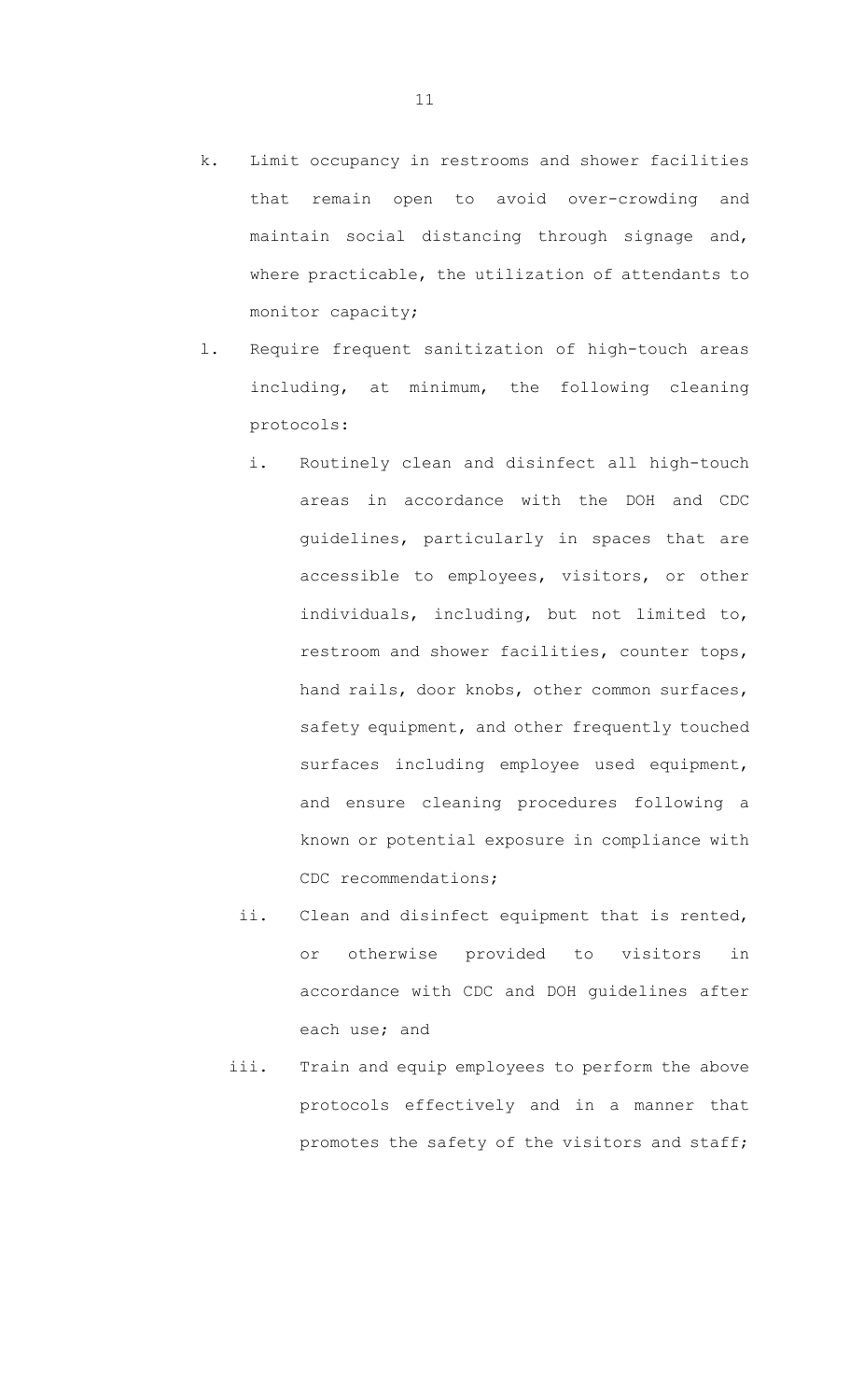- m. Place additional restrictions on areas of the campground, as necessary, to limit person-to-person interactions and facilitate appropriate social distancing;
- n. Immediately separate and send home workers who appear to have symptoms consistent with COVID-19 illness upon arrival at work or who become sick during the day;
- o. Promptly notify workers of any known exposure to COVID-19 at the worksite, consistent with the confidentiality requirements of the Americans with Disabilities Act and any other applicable laws;
- p. Clean and disinfect the worksite in accordance with CDC guidelines when a worker at the site has been diagnosed with COVID-19 illness; and
- q. Continue to follow guidelines and directives issued by the DOH, the CDC and the Occupational Health and Safety Administration, as applicable, for maintaining a clean, safe and healthy work environment.

10. The following shall remain closed to the public at recreational campgrounds:

- a. Picnic areas;
- b. Playgrounds;
- c. Pavilions; and
- d. Other buildings, amenities, or facilities, except for restrooms and shower facilities.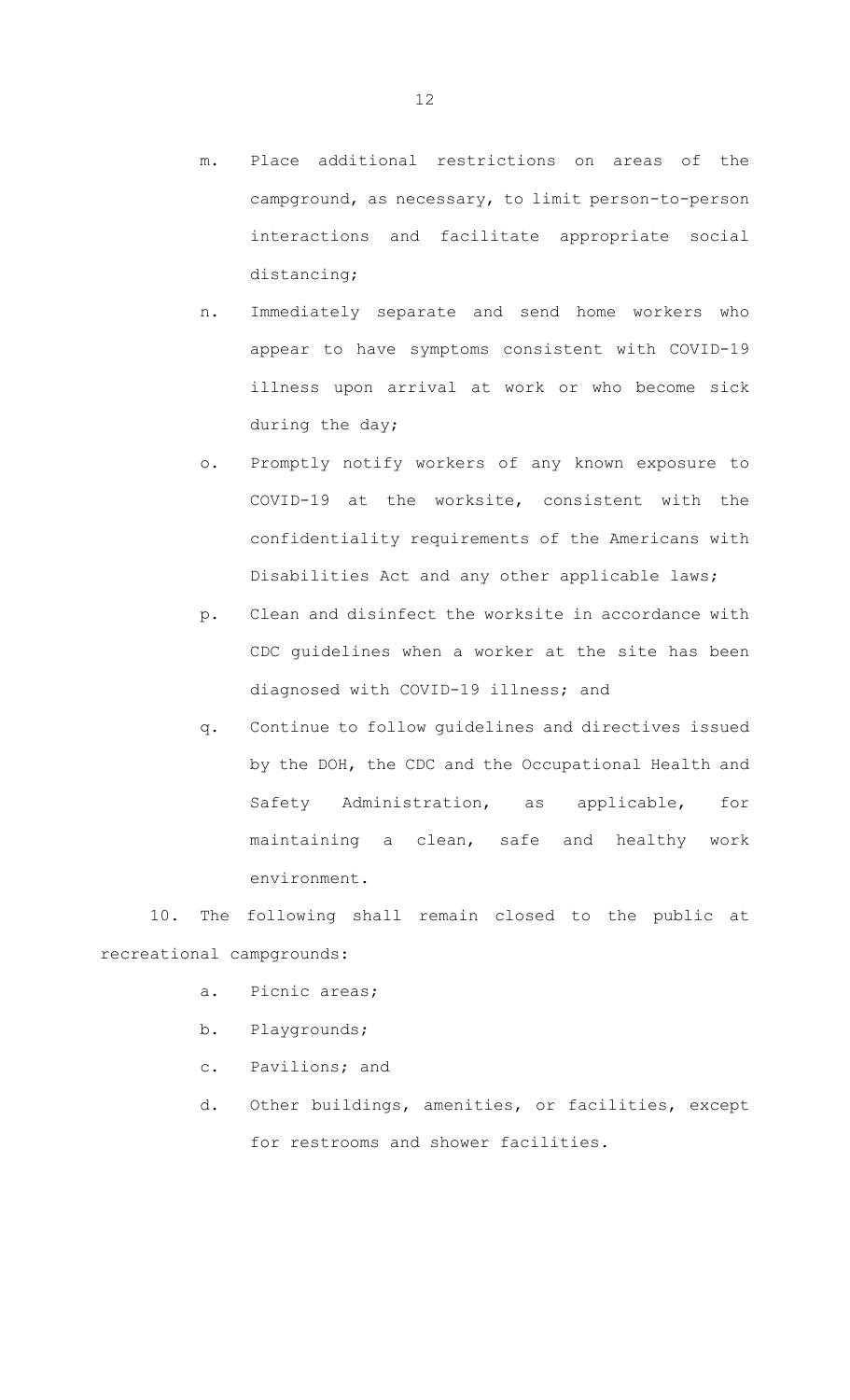11. The Department of Environmental Protection shall prepare and publish within 15 days of the effective date of this Order a plan for the phased reopening of all recreational campgrounds located in any State Park and Forest in a manner that is protective of public health, safety, and the environment, and shall apply, at minimum, the policies provided in paragraphs 9 and 10 of this Order.

12. County and municipally-owned recreational campgrounds are permitted to reopen, but the counties and municipalities shall apply, at minimum, the policies provided in paragraphs 9 and 10 of this Order at any county and municipally-owned recreational campground that are open to the public; however, consistent with Executive Order Nos. 108 and 133 (2020), counties and municipalities may impose additional restrictions at county and municipally-owned recreational campgrounds in response to COVID-19.

13. Paragraph 6 of Executive Order No. 133 (2020) is hereby superseded to the extent it closes recreational campgrounds, but all remaining requirements in that Order remain in full force and effect.

14. The State Director of Emergency Management, who is the Superintendent of State Police, shall have the discretion to make additions, amendments, clarifications, exceptions and exclusions to the terms of this Order.

15. It shall be the duty of every person or entity in this State or doing business in this State and of the members of the governing body and every official, employee, or agent of every political subdivision in this State and of each member of all other governmental bodies, agencies, and authorities in this State of